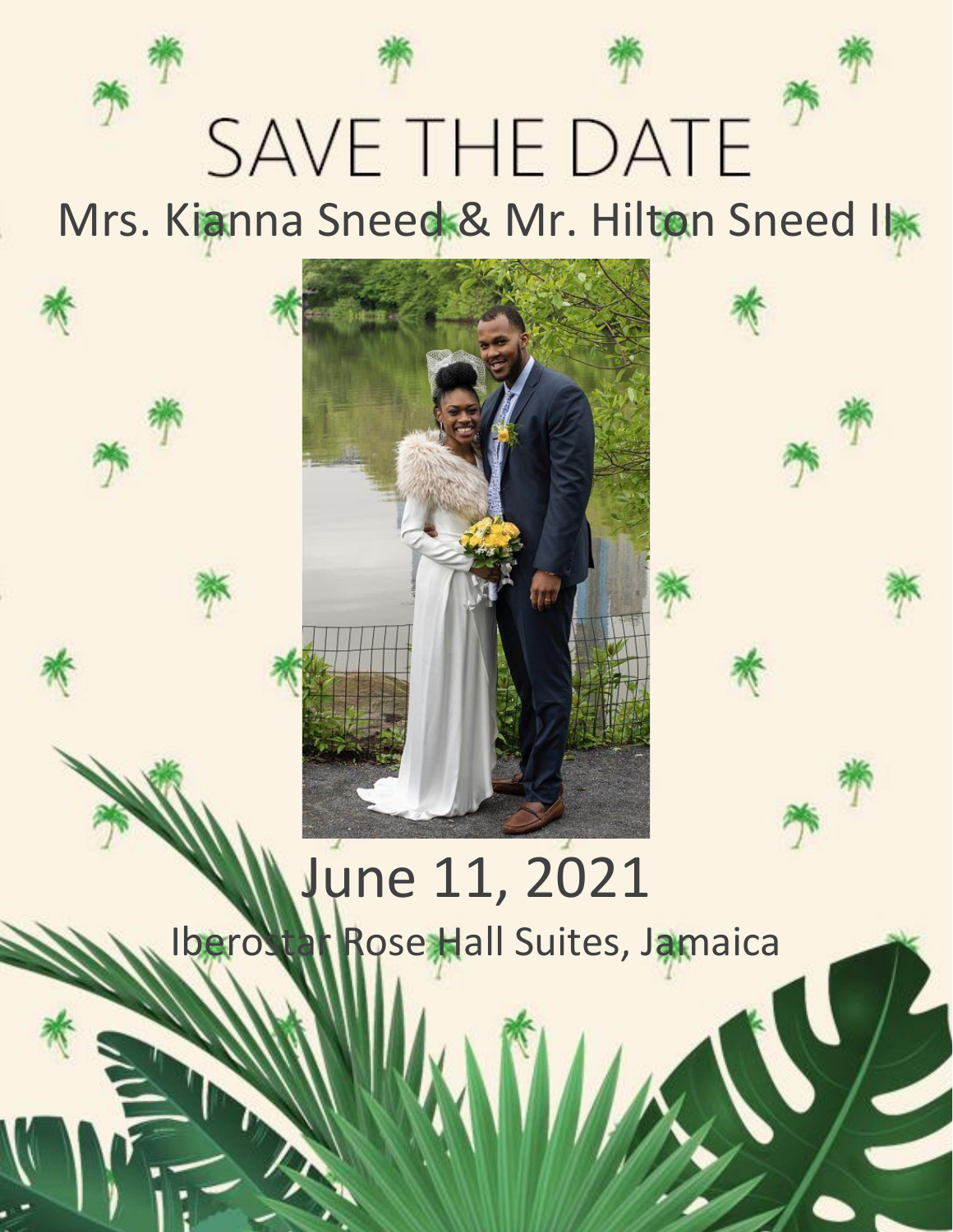

1.317.577.7775 ext 26 1.877.943.8282 ext 26

#### **TO RESERVE YOUR ROOM CLICK HERE:** <https://www.beachbumvacations.com/reservations> \_\_\_\_\_\_\_\_\_\_\_\_\_\_\_\_\_\_\_\_\_\_\_\_\_\_\_\_\_\_\_\_\_\_\_\_\_\_\_\_\_\_\_\_\_\_\_\_\_\_\_\_\_\_\_\_\_\_\_\_\_\_\_\_\_\_\_\_\_\_\_\_\_\_\_\_\_\_\_\_\_\_\_\_\_\_\_\_\_\_\_\_\_\_\_\_\_\_\_\_\_\_\_\_\_\_\_\_\_\_\_\_\_\_\_\_

Our travel concierge is Danialle Natale



"Travel the WORLD with US" Phone: 1-877-943-8282 Ext 26

Email: [Danialle@beachbumvacation.com](mailto:Danialle@beachbumvacation.com)

**For a faster response, please email Danialle.**

**Bookings must be made via our online form at www.beachbumvacations.com/reservation[s](http://www.beachbumvacation.com/reservation) to** 

**ensure accuracy.**

#### **Reservations cannot be made via phone.**

**Rates below are all inclusive and are reserved only for guests of Kianna & Hilton's Wedding!** Kianna & Hilton have blocked off rooms for their wedding guests. They would like to encourage all their guests to book with Beach Bum Vacation. You must book your room directly with **Beach Bum Danialle** to ensure that you will receive wedding guest rates, be included on the guest list, all your travel arrangements are taken care of and you'll be included in all events for the wedding.

**Space is limited so make sure to reserve your room early!**

\*ALL-INCLUSIVE\*

\* Rates are based on travel between June 7 – 14, 2021 for a minimum of 3 nights

and are PER PERSON (pp) \* **Iberostar Rose Hall Suites**

**Travel Window June 7 – 14, 2021**

#### **Prices are PER PERSON and do not include airfare**

| <b>Junior Suite - Prices are per person (PP)</b> |                  |                  |                  |                  |                  |  |  |  |
|--------------------------------------------------|------------------|------------------|------------------|------------------|------------------|--|--|--|
|                                                  | 3 Night PP Total | 4 Night PP Total | 5 Night PP Total | 6 Night PP Total | 7 Night PP Total |  |  |  |
| Single Occupancy                                 | \$658.37         | \$870.75         | \$1,083.13       | \$1,295.51       | \$1,507.89       |  |  |  |
| Double Occupancy                                 | \$530.15         | \$699.80         | \$869.45         | \$1,039.10       | \$1,208.75       |  |  |  |
| Triple Occupancy                                 | \$504.26         | \$666.14         | \$828.02         | \$989.90         | \$1,151.78       |  |  |  |
| Quad Occupancy                                   | \$504.26         | \$666.14         | \$828.02         | \$989.90         | \$1,151.78       |  |  |  |
| Child 2-12                                       | \$110.32         | \$146.58         | \$182.84         | \$219.10         | \$255.36         |  |  |  |
| Child 13-17                                      | \$452.45         | \$598.79         | \$745.13         | \$891.47         | \$1,037.81       |  |  |  |

| Junior Suite Ocean View - Prices are per person (PP) |                  |                  |                  |                  |                  |  |  |  |
|------------------------------------------------------|------------------|------------------|------------------|------------------|------------------|--|--|--|
|                                                      | 3 Night PP Total | 4 Night PP Total | 5 Night PP Total | 6 Night PP Total | 7 Night PP Total |  |  |  |
| Single Occupancy                                     | \$708.86         | \$939.37         | \$1,169.88       | \$1,400.39       | \$1,630.90       |  |  |  |
| Double Occupancy                                     | \$570.29         | \$754.18         | \$938.07         | \$1,121.96       | \$1,305.85       |  |  |  |
| Triple Occupancy                                     | \$543.11         | \$717.94         | \$892.77         | \$1,067.60       | \$1,242.43       |  |  |  |
| Quad Occupancy                                       | \$543.11         | \$717.94         | \$892.77         | \$1,067.60       | \$1,242.43       |  |  |  |
| Child 2-12                                           | \$120.70         | \$156.96         | \$193.22         | \$229.48         | \$265.74         |  |  |  |
| Child 13-17                                          | \$488.72         | \$645.42         | \$802.12         | \$958.82         | \$1,115.52       |  |  |  |

www.BEACHBUMVACATTEN.com

"TRAVFI THE WORLD WITH US"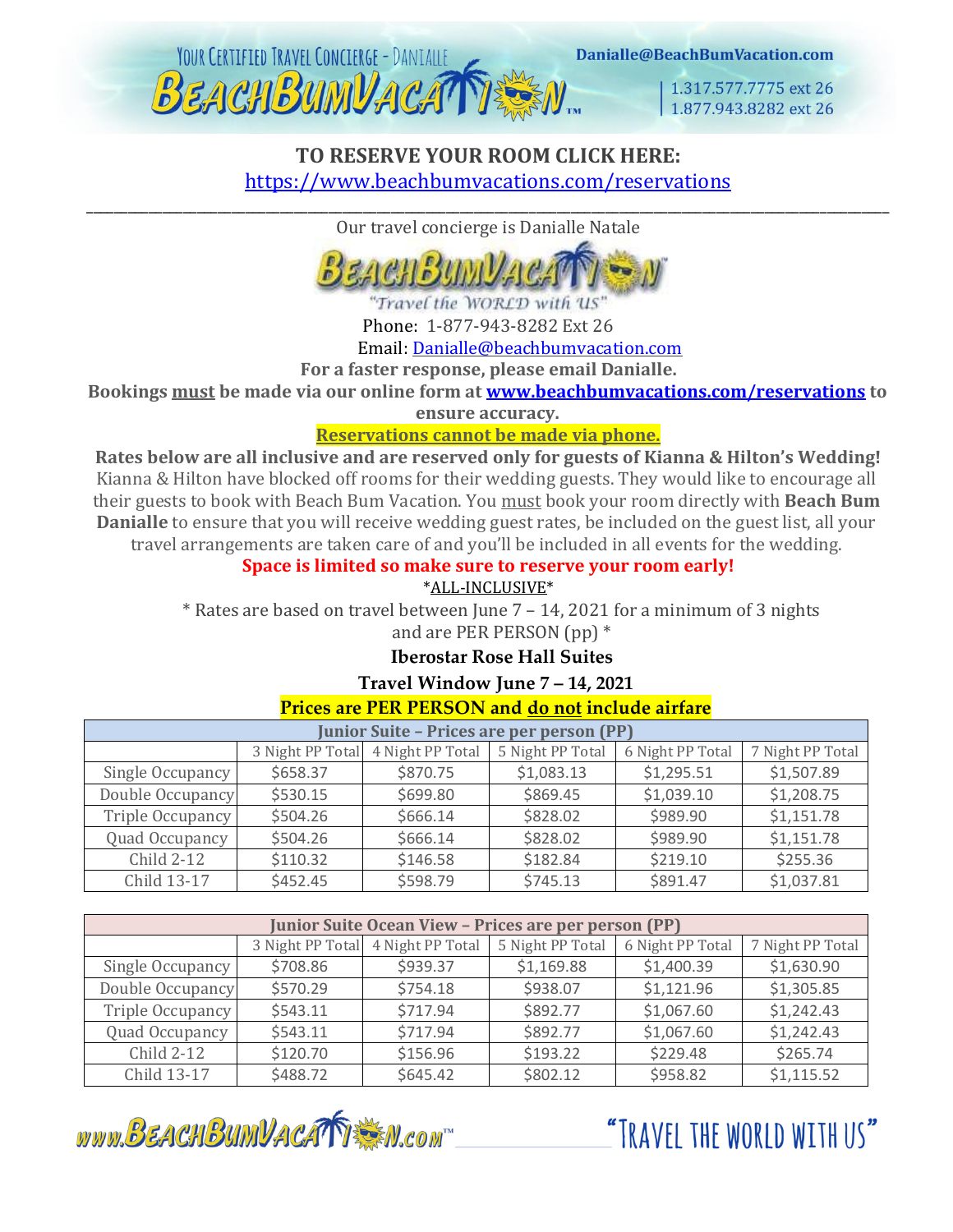YOUR CERTIFIED TRAVEL CONCIERGE - DANIALLE Danialle@BeachBumVacation.com **BEACHBUMVACATTESM** 1.317.577.7775 ext 26 1.877.943.8282 ext 26

| <b>Junior Suite Ocean Front - Prices are per person (PP)</b> |                  |                  |                  |                  |                  |  |  |  |
|--------------------------------------------------------------|------------------|------------------|------------------|------------------|------------------|--|--|--|
|                                                              | 3 Night PP Total | 4 Night PP Total | 5 Night PP Total | 6 Night PP Total | 7 Night PP Total |  |  |  |
| Single Occupancy                                             | \$811.16         | \$1,075.34       | \$1,339.52       | \$1,603.70       | \$1,867.88       |  |  |  |
| Double Occupancy                                             | \$651.89         | \$862.98         | \$1,074.07       | \$1,285.16       | \$1,496.25       |  |  |  |
| Triple Occupancy                                             | \$620.81         | \$821.54         | \$1,022.27       | \$1,223.00       | \$1,423.73       |  |  |  |
| Quad Occupancy                                               | \$620.81         | \$821.54         | \$1,022.27       | \$1,223.00       | \$1,423.73       |  |  |  |
| <b>Child 2-12</b>                                            | \$136.24         | \$180.27         | \$224.30         | \$268.33         | \$312.36         |  |  |  |
| Child 13-17                                                  | \$558.65         | \$738.66         | \$918.67         | \$1,098.68       | \$1,278.69       |  |  |  |

Single Occupancy: 1 adult per room

Double Occupancy: 2 adults per room (EXAMPLE: Double Occupancy cost x 2 for room total)

Triple Occupancy: 3 adults per room

Quad Occupancy: 4 adults per room

\*\*CHILD RATES ONLY APPLY WHEN BOOKING A ROOM WITH 2 PAYING ADULTS\*\* \*\*\*If you would like a different room category and/or travel dates, please inquire with Danialle as soon as possible as they are based on availability at the time of booking\*\*\*

#### **WHAT'S INCLUDED?**

Transportation to/from the resort, accommodations as selected, all meals, unlimited alcoholic and non-alcoholic beverages, in-room mini-bar with beer, water, soft drinks (re-stocked once a day), daily and nightly activity program, non-motorized water sports, live music and shows, fitness center, taxes and gratuities all included.

\*Please fill in the Reservation Form at [www.beachbumvacations.com/reservation](http://www.beachbumvacations.com/reservations)[s](http://www.beachbumvacations.com/reservations) with information as it appears on your passport to secure your room!

> \*\*\*\*\*All reservations MUST to be made by March 10, 2021. \*\*\*\*\* **Space is limited so make sure to reserve your room early!** \*NOTE: Rates above do NOT include airfare. Inquire with Danialle@beachbumvacation.com for up-to-date airfare rates into Montego Bay, Jamaica for your dates of travel.

**IF YOU HAVE ALREADY BOOKED YOUR ROOM FOR THE JUNE 2020 DATES, BEACH BUM DANIALLE WILL BE IN TOUCH SOON WITH YOUR OPTIONS TO REBOOK FOR THE NEW DATES! YOU DO NOT HAVE TO FILL OUT THE RESERVATION FORM AGAIN**

### **\*\*\* Process of Booking** \*\*\*

❖ Determine your travel dates & who you'll be sharing a room with then click on the secure Reservation Link and fill in your information:

www.BEACHBUMVACATTEN.com

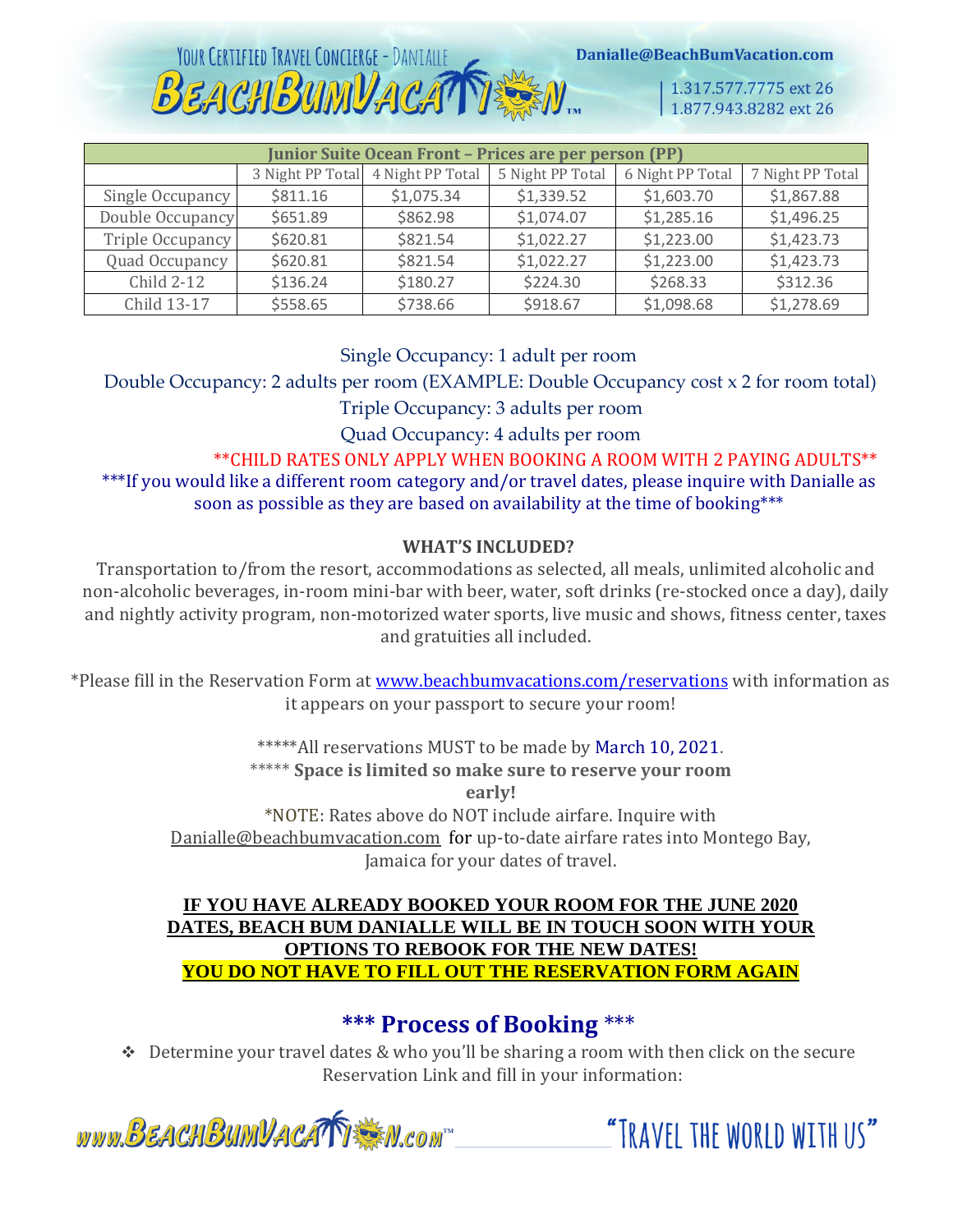

#### \*RESERVATION link[: https://www.beachbumvacations.com/reservations](https://www.beachbumvacations.com/reservations)

❖ If you have frequent flyer miles or airline credit vouchers Danialle is NOT able to book your flight. You must do so on your own.

❖ Determine if you want travel protection. It's highly recommended! Insurance rates below. TRAVEL INSURANCE: Details for Optional Travel Insurance: (\$129 per adult/\$79 per child age 12 and under), will allow you to cancel for any reason up to airline check in with full refund (minus insurance cost), up to \$800 per person for baggage loss, up to \$100 per person trip delay or interruption & up to \$5000 per person medical expenses.

> **You will need to indicate on the form if you accept or decline TRIP INSURANCE.**

#### **INSURANCE CAN ONLY BE ADDED FOR NEW RESERVATIONS. It cannot be added if you are already booked for the 2020 dates and declined it originally.**

PLEASE NOTE: Insurance is due at the time of making your initial deposit. Insurance CANNOT be added after initial deposit is made. **I strongly encourage you to purchase travel protection.**

### **DOWN PAYMENT OPTIONS:**

1) **Room Only**: It's just \$150 per person to book just the room. 2) **Room with insurance**: It's just \$150 per person + the cost of insurance (\$129 per adult/\$79 per child age 12 and under) 3) **Room and flights without insurance**: It's \$150 per person + total airfare cost.

4) **Room and flights with insurance**: It's just \$150 per person + total airfare cost + the cost of insurance

(\$129 per adult/\$79 per child age 12 and under)

❖ **After the down payment is made the final balance is due March 10, 2021.**

#### **NO EXCEPTIONS**

**Late fees will apply to any payments made after March 10, 2021**

❖ Once you place your reservation and your payment has been applied you will receive a confirmation invoice/itinerary for your trip!

#### **\*\*\* Important Travel & Booking Information \*\*\***

When should I book?: As soon as possible for the best flight schedules and perks for being a part of Kianna & Hilton's Wedding Group!

\*IMPORTANT! -- Airfare WILL fluctuate depending on availability at time you make your reservation, please make your payment with Danialle as soon as possible to ensure the lowest rate and best flight time options. Flight schedules to Jamaica can be limited so please contact her soon to make your reservation.

www.BEACHBUMVACATTEM.com

"TRAVFI THE WORLD WITH US"